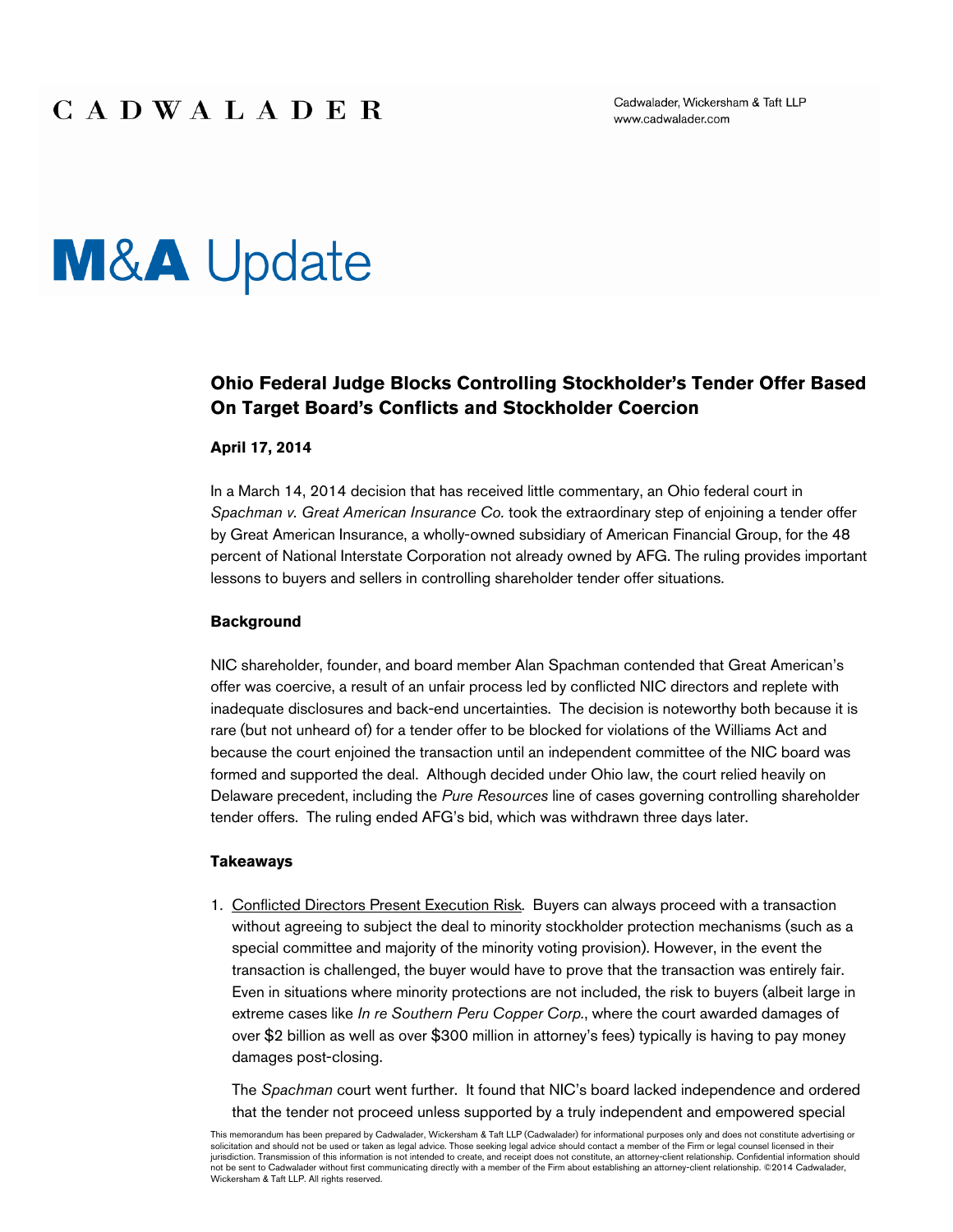## CADWALADER

committee. The facts here appear to have been egregious: five of the NIC directors also held prominent positions with AFG; the conflicted directors shared confidential valuation information with Great American, allowing it to increase its bid just barely into the range of acceptable prices; and otherwise acted in the interests of the controlling shareholder. Controlling shareholders and sellers alike need to recognize the execution risk that follows where the seller's board lacks independence. Courts in Delaware and elsewhere will heavily scrutinize situations where it appears that the "fix is in" because the seller's board is aligned with the buyer to the detriment of selling shareholders.

- 2. Supplemental Disclosure Will Not Always Salvage a Transaction. The court also found that NIC's amended disclosure was too little*–*too late, being distributed only six days before the scheduled closing of the tender offer and still missing key financial projections. As a result, the court found the offer coercive notwithstanding the supplemental disclosure. Buyers and sellers alike should not view the availability of supplemental disclosure as a cure-all. To be effective, disclosure (including any supplements) needs to be provided early enough in the tender offer period that shareholders have adequate time to consider the information.
- 3. Courts Will Not Tolerate Manipulated Valuations. The court zeroed in on NIC's last minute changes to its financial projections. Only a few weeks after producing one set of projections, management issued new projections with significantly reduced performance assumptions that made the tender offer price appear more favorable. Shareholders only received the older projections a few days before the offer was scheduled to expire, and no financial advisor ever analyzed the bid using them. The court found that it was no coincidence that NIC issued these revised projections at the time of the tender offer, particularly in light of the directors' conflicts.

A similar finding regarding a manipulated financial analysis led the Delaware Chancery Court in the recent *In re Rural Metro Corp*. decision to conclude that a shareholder vote based on a fairness opinion utilizing such projections was not informed and uncoerced. There, the court found the financial advisor liable for aiding and abetting breach of fiduciary duty because its manipulated financial projections caused the Board to approve the transaction without being fully informed.

Buyers and sellers and their financial advisors should avoid last-minute changes to financial projections or analyses, particularly when those revisions make the transaction terms appear more favorable. Any late revisions need to be scrupulously supported and generally should not be the deciding factor for a conclusion that a deal is fair.

4. Coercive Tender Offers are Never Acceptable, Even Outside of Delaware. Great American had amended its deal terms by removing a condition that it would only consummate the deal if 90% of the outstanding shares it did not already own tendered in the deal (to be followed up with a short-form merger). Instead, Great American proposed to move forward if it gained roughly another 15% of NIC's stock, when it would reach ownership of 66% of the outstanding stock.